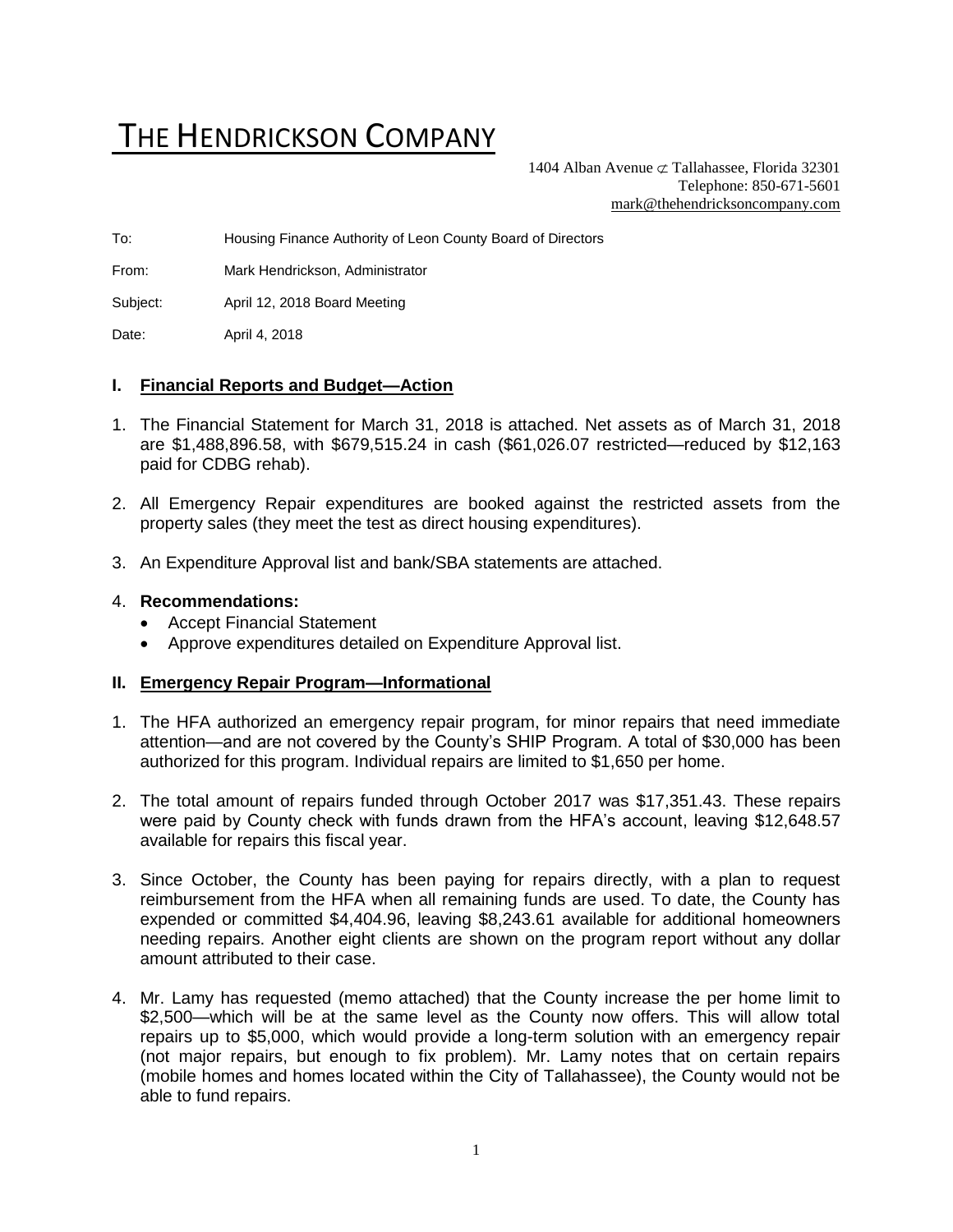5. **Recommendation:** Increase per home repair limit to \$2,500, with requirement that County fund 50% of the repairs on all non-mobile home repairs on houses located outside the City limits of Tallahassee.

#### **III. Real Estate—Informational**

- 1. The Real Estate Division is responsible for selling surplus properties designated for affordable housing, with proceeds of the sale coming to the HFA.
- 2. Mr. Rogers volunteered to work with Ms. McGhin to develop an advertisement for the properties for publication in the Tallahassee Democrat, which was published in the Tallahassee Democrat January 31, and February 4, 7, 11 and 14. There were no meaningful responses to the advertisement. Subsequently, the Sam's Lane property has been put under contract (\$3,000, less \$600 for survey).
- 3. Previous sales of five properties generated total revenues to the HFA of \$80,402.
- 4. At the February meeting, the Board directed the Administrator to request that County staff provide contact information of non-profits that might have an interest in purchasing the properties, and to explore the possibility of offering a discount to a purchaser who bought all of the properties on the list. The list was provided and shared with Mr. Rogers.

#### 5. **Recommendation**: None.

#### **IV. Status of HFA of Leon County DPA Mortgages—Informational**

- 1. In late 2015, the Administrator began researching the public records to determine how many loans had been made where the HFA is the lender on the note and mortgage. This was prompted by the appearance of a loan repayment in an HFA financial report generated by the County.
- 2. County staff was asked for a list of loans and their status. The County staff indicated that there was no list and that they did not know the volume or status of the loans.
- 3. County staff indicated that all loan repayments were deposited in the HFA's account. Until recently, there were periodic deposits made. However, the last loan that was repaid was not deposited into the HFA's account.
- 4. County staff researched the origin of the funds that were used to make the loans. From October 1, 1998 forward, evidence has been found that the loans were made with SHIP funds. This discovery means that all repayments have to be treated as SHIP recaptured funds, and are subject to most SHIP rules and reporting requirements.
- 5. There was clearly some reason that the loans were closed in the name of the HFA; however, no party has been able to discover that reason. The only person that had any memory of the situation was a former employee of the Tallahassee Lending Consortium, who remembered a discussion with a County employee when a loan had NOT been closed in the name of the HFA, directing the TLC employee to close all loans in the name of the HFA. An initial position of the County that the loans were "mistakenly" closed in the HFA's name does not seem plausible.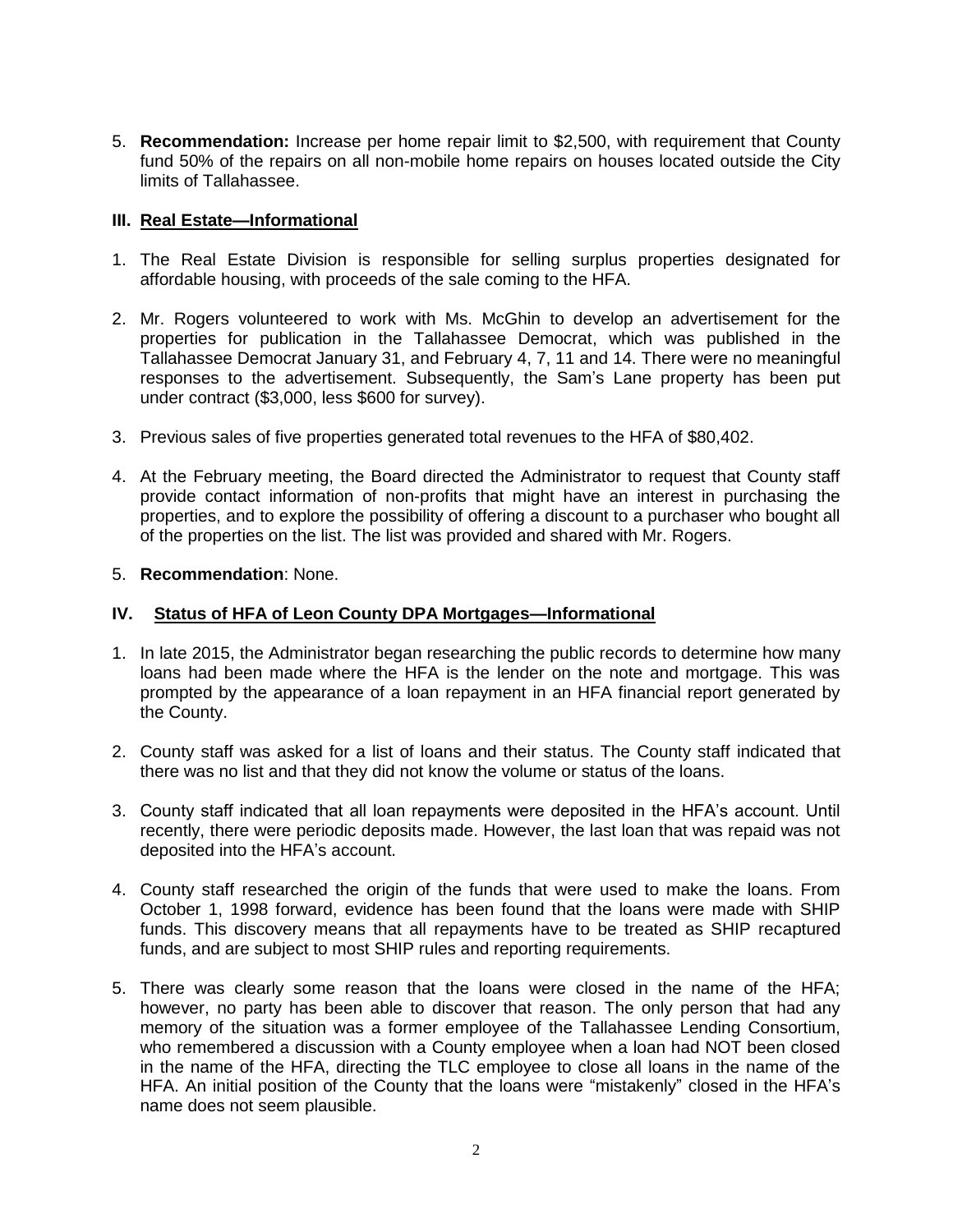- 6. There has been considerable discussion between County staff, the County Attorney, and the HFA Counsel and Administrator. The outline of a proposed agreement:
	- HFA keeps all loans made where loan documents were not processed by the Tallahassee Lending Consortium (agent for County SHIP loans)
	- Any repayments made where TLC processed loan documents will be deposited into the County's account and treated as SHIP recaptured funds, with the County reporting on the use of these funds as part of their SHIP reporting.
	- The use of these funds will require agreement between the County and HFA (within SHIP guidelines)
	- All previous repayments deposited into the HFA's accounts will be retained by the HFA
- 7. An initial search of the public records discovered that 261 loans totaling \$1,306,266.28 had been made in the name of the HFA. However, significant research was required to determine the actual status of each loan.
- 8. The 261 loans have been grouped into three categories:
	- Loan still outstanding: no record of loan satisfaction recording, and original buyer generally still lives in home. However, it appears that eight of these homes are being rented, in direct violation of the mortgage terms
	- Loan Repaid: Satisfaction of mortgage recorded
	- Loan Loss: First mortgage foreclosed, no satisfaction of mortgage recorded, borrower generally no longer living in home

| <b>LOANS W/O TLC- HFA</b><br><b>RETAINED</b> |         |                 |
|----------------------------------------------|---------|-----------------|
|                                              | # Loans | Mortgage Amount |
| Loan Still Outstanding                       | 33      | \$154,869.23    |
| Loan Repaid                                  | 50      | \$204,018.46    |
| Loan Loss                                    | 22      | \$109,310.29    |
| TOTAL                                        | 105     | \$468,197.98    |

| <b>LOANS WITH TLC-</b><br><b>SUBJECT TO</b><br><b>AGREEMENT</b> |         |                 |
|-----------------------------------------------------------------|---------|-----------------|
|                                                                 | # Loans | Mortgage Amount |
| Loan Still Outstanding                                          | 56      | \$335,520.28    |
| Loan Repaid                                                     | 87      | \$395,190.52    |
| Loan Loss                                                       | 13      | \$107,357.50    |
| <b>TOTAL</b>                                                    | 156     | \$838,068.30    |

9. **Recommendation**: Part of proposed Interlocal Agreement with County—see Legal Update.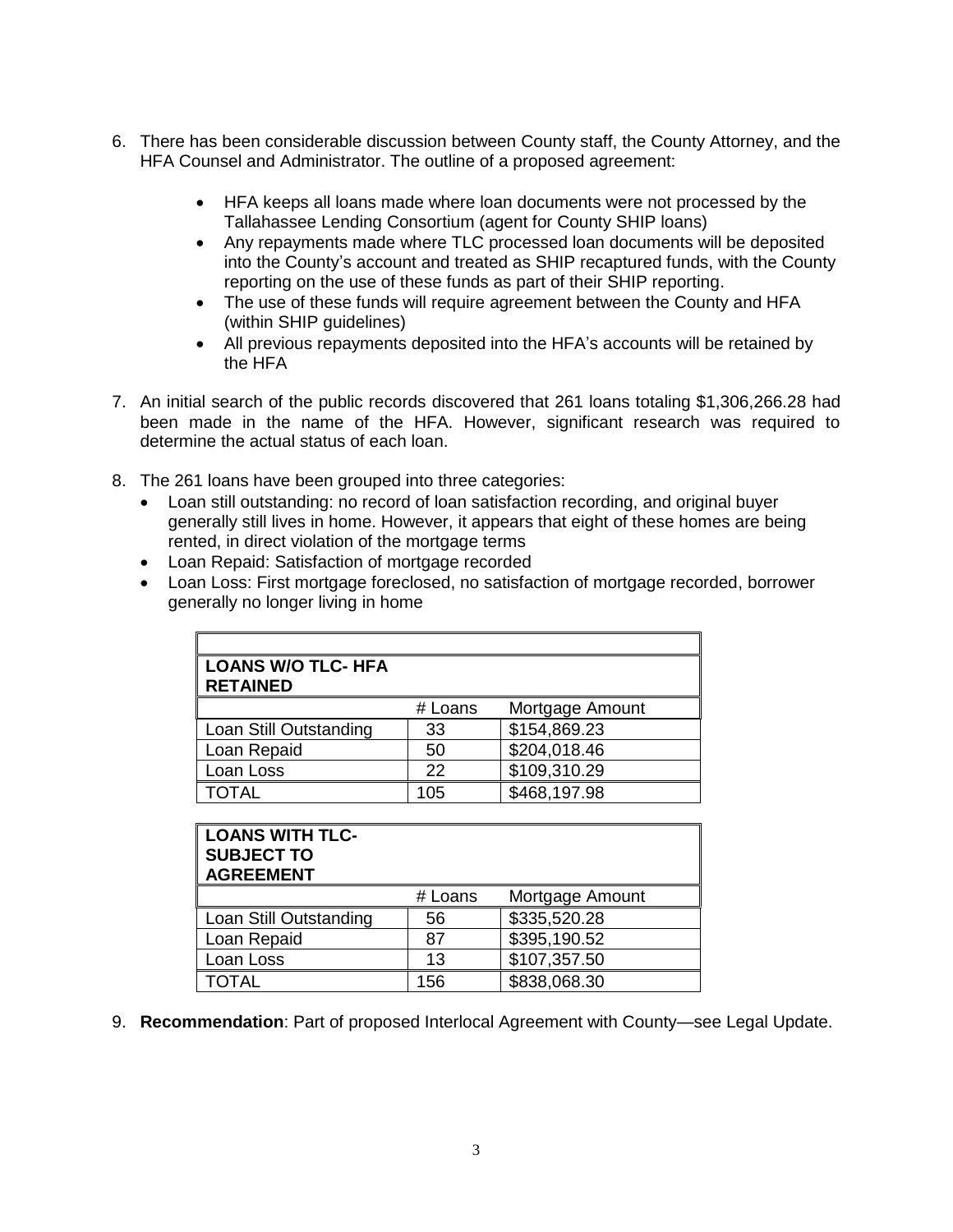# **V. Lakes at San Marcos Occupancy Report—Informational**

- 1. The HFA now receives the monthly occupancy reports for the Lakes at San Marcos. The Board requested that the reports be shared quarterly. The latest report is attached.
- 2. Lakes has a set-aside of 75% below 60% of area median income, and 25% market rate.
- 3. As is the case with most mixed-income developments, the market rate unit occupancy level trails the occupancy rate of the set-aside units (which have lower rents). The overall occupancy of Lakes at San Marcos is 95%, with 104% set-aside occupancy and 67% occupancy of the market rate units (meaning many "market rate" units are actually rented to lower income households).

#### 4. **Recommendation**: None.

## **VI. Escambia HFA Marketing Report—Informational**

- 1. The agreement with the Escambia County HFA requires the HFA to file quarterly marketing reports. A copy of the 1<sup>st</sup> Quarter 2018 Report is attached.
- 2. Ms. Leigh will be working to implement a more aggressive marketing strategy this quarter. She and Randy Wilkerson of Escambia County HFA will be meeting with lenders this month.

#### 3. **Recommendation**: None.

#### **VII. Legal Update—Action**

- 1. The County distributed a revised MOU with the HFA, in the form of an interlocal agreement.
- 2. The proposed new document had substantive changes from the MOU approved by the HFA. Mr. Mustian and the Administrator reviewed the changes and met twice with County Attorney/Staff prior to the HFA meeting. This resulted in changes to the proposed Interlocal Agreement, based upon HFA input.
- 3. A summary of the document is attached.
- 4. **Recommendation**: Approve proposed Interlocal Agreement.

# **VIII. To-Do List—Informational**

| <b>To-Do Item</b>                                                                                                                                 | <b>HFA</b> | Admin | <b>CAO</b> | <b>SL</b> | <b>NBN</b> | <b>Status</b> | <b>Completed</b> |
|---------------------------------------------------------------------------------------------------------------------------------------------------|------------|-------|------------|-----------|------------|---------------|------------------|
| <b>Prior to October 2015 Meeting</b>                                                                                                              |            |       |            |           |            |               |                  |
| Set date for Stakeholders Meeting                                                                                                                 | X          |       |            |           |            | On hold       |                  |
| December 2016                                                                                                                                     |            |       |            |           |            |               |                  |
| HFA to seek additional donations of<br>property from lending institutions. Mr. Gay<br>volunteered to draft letter and provide<br>lender contacts. | Χ          |       |            |           |            | In progress   |                  |
| February 2018                                                                                                                                     |            |       |            |           |            |               |                  |
| The Board requested Mr. Lamy to submit                                                                                                            |            | ◡     |            |           |            | Proposal      | Done             |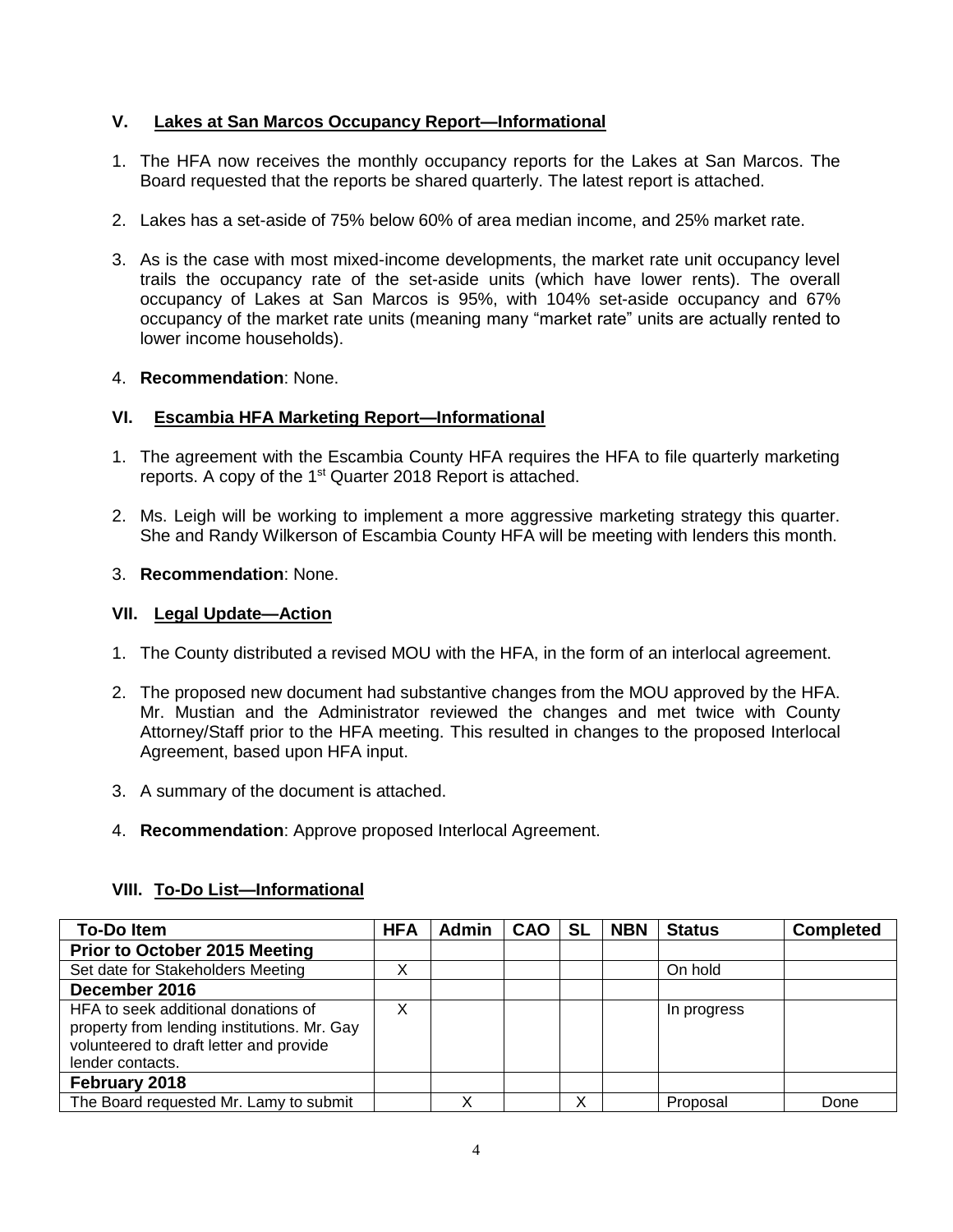| his proposal on the emergency repair<br>program in writing, and for the<br>Administrator to analyze the proposal and<br>place on March agenda                                                                                                                                                                          |   |   | received & on<br>agenda         |      |
|------------------------------------------------------------------------------------------------------------------------------------------------------------------------------------------------------------------------------------------------------------------------------------------------------------------------|---|---|---------------------------------|------|
| The Board directed the Administrator to<br>work with County staff to obtain a list of<br>non-profit organizations that might have an<br>interest in purchasing the properties, and<br>to analyze the potential for offering a<br>discounted sales price if an entity or<br>person would purchase the entire portfolio. | X | X | Request made<br>& list received | Done |
| HFA DPA Loans: The Board requested<br>that contact with borrowers that appeared<br>to be in violation of agreement be<br>contacted with report back to HFA Board in<br>June                                                                                                                                            | x |   | On hold                         |      |

## **IX. State Legislative Update—Informational**

- 1. The estimates of funds available for appropriation from the Housing Trust Funds for FY 2018-2019 ranged from \$314.08 million to \$322.1 million (estimates based upon revenue projections for FY 18-19 and collections in current year FY 17-18).
- 2. The Senate proposed full funding for housing, with the House at only \$123.63 million proposing to sweep \$182 million to general revenue.
- 3. Before final negotiations, the Parkland tragedy occurred, and the legislature decided to increase spending by \$400 million. They paid for a large portion of it with by sweeping \$182 million of money from the housing trust funds, This illustrates our basic problem—the legislature has become addicted to using the housing trust funds as their "piggy bank" for whatever spending they currently want to do.
- 4. Final budget information, where the lower level House funding level was accepted is below.
- 5. **The estimated SHIP allocation to Leon County is \$490,251 (County: \$167,323 and Tallahassee: \$322,928). Without the Sadowski Education Effort (SEE) lobbying effort, SHIP funding would have likely been eliminated or limited to distribution only to counties with direct hurricane damage. Leon County will also have access to the \$47.51 million of SAIL funding.**
- 6. **Additionally, the House funding was limited only to counties with direct hurricane damage. SEE worked to make sure that SHIP and SAIL would be distributed to all counties, using the normal formula.**
- 7. As a note, Florida ALHFA is working with FHFC to eliminate the structural disadvantage for applicants applying for SAIL with local HFA bonds (applicant only has to check a box on the application if using FHFC bonds, but has to submit a complete bond application to a local HFA if using those bonds—increasing costs and delays). Initial discussions indicate that we should be successful. This is the main reason that there were no new bond applications last year.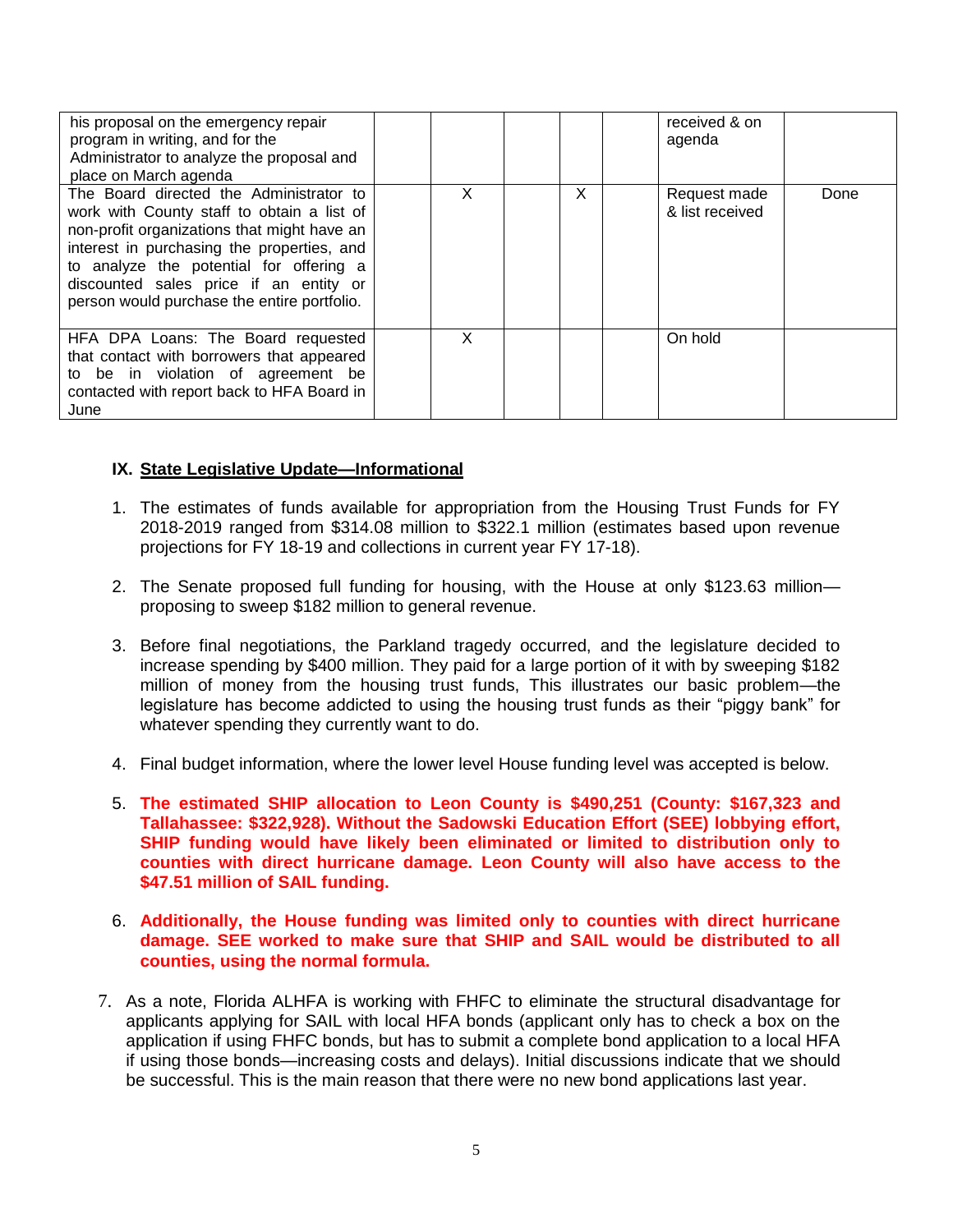|                              | <b>GOVERNOR</b> | <b>SENATE</b>                                 | <b>HOUSE</b>  | <b>FINAL BUDGET</b>                               |
|------------------------------|-----------------|-----------------------------------------------|---------------|---------------------------------------------------|
| <b>Hurricane Recovery:</b>   | \$25,000,000    | \$60,000,000                                  | \$74,180,000  | \$0                                               |
| <b>SAIL targeted only to</b> |                 |                                               |               |                                                   |
| counties with damage         |                 |                                               |               |                                                   |
| <b>Line 2225</b>             |                 |                                               |               |                                                   |
| <b>Hurricane Recovery:</b>   | \$65,000,000    | \$30,000,000                                  | \$48,950,000  | \$0                                               |
| <b>SHIP targeted only to</b> |                 |                                               |               |                                                   |
| counties with damage         |                 |                                               |               |                                                   |
| <b>Line 2226</b>             |                 |                                               |               |                                                   |
| <b>Hurricane Recovery:</b>   | \$10,000,000    |                                               |               | \$0                                               |
| <b>Farmworker Housing</b>    |                 |                                               |               |                                                   |
| <b>Line 2224</b>             |                 |                                               |               |                                                   |
| <b>Monroe County Land</b>    |                 | \$10,000,000                                  |               | \$0                                               |
| <b>Authority Line 2224</b>   |                 |                                               |               |                                                   |
| <b>FHFC:</b>                 | \$76,300,000    | \$114,050,000                                 |               | \$79,180,000                                      |
| <b>General Use</b>           |                 | At least \$57.025 million                     |               | At least \$47.51 million                          |
| <b>Line 2225</b>             |                 | <b>SAIL</b>                                   |               | SAIL                                              |
|                              |                 | \$10,000,000 grant for<br>housing for persons |               | \$15 million for Keys<br><b>Workforce Housing</b> |
|                              |                 | with DD                                       |               | \$25,000 Study on SAIL                            |
|                              |                 | \$7.025 million                               |               | \$1.647 million                                   |
|                              |                 | undesignated                                  |               | undesignated                                      |
| <b>FHFC:</b>                 | \$20,000,000    | \$40,000,000 (part of                         |               | \$15 million                                      |
| <b>SAIL Workforce</b>        |                 | \$104.05 million above)                       |               | (part of \$79.18 million                          |
| <b>Line 2225</b>             |                 |                                               |               | above)                                            |
| <b>SHIP</b>                  | \$34,000,000    | \$103,800,000                                 |               | \$43,950,000                                      |
| <b>Line 2226</b>             |                 |                                               |               |                                                   |
| <b>Homeless Line 2226</b>    | \$0             | \$3.800,000                                   | \$0           | \$0                                               |
| <b>Catalyst and</b>          | \$0             | \$250,000 Catalyst                            | \$500,000     | \$500,000                                         |
| <b>Homeless Training</b>     |                 | \$200,000 Homeless                            | Catalyst      | Catalyst                                          |
| <b>Line 2226</b>             |                 |                                               |               |                                                   |
| <b>TOTAL HOUSING</b>         | \$230,300,000   | \$322,100,000                                 | \$123,630,000 | \$123,630,000                                     |
| <b>SHTF SWEEP</b>            | \$0             | \$0                                           | \$54,600,000  | \$54,600,000                                      |
| <b>LGHTF SWEEP</b>           | \$91,800,000    | \$0                                           | \$127,400,000 | \$127,400,000                                     |
| <b>TOTAL SWEEP</b>           | \$91,800,000    | \$0                                           | \$182,000,000 | \$182,000,000                                     |
| <b>Unallocated SHTF</b>      | \$0             | \$0                                           | \$4,910,000   | \$2,600,000                                       |
| <b>Unallocated LGHTF</b>     | \$0             | \$0                                           | \$11,560,000  | \$5,850,000                                       |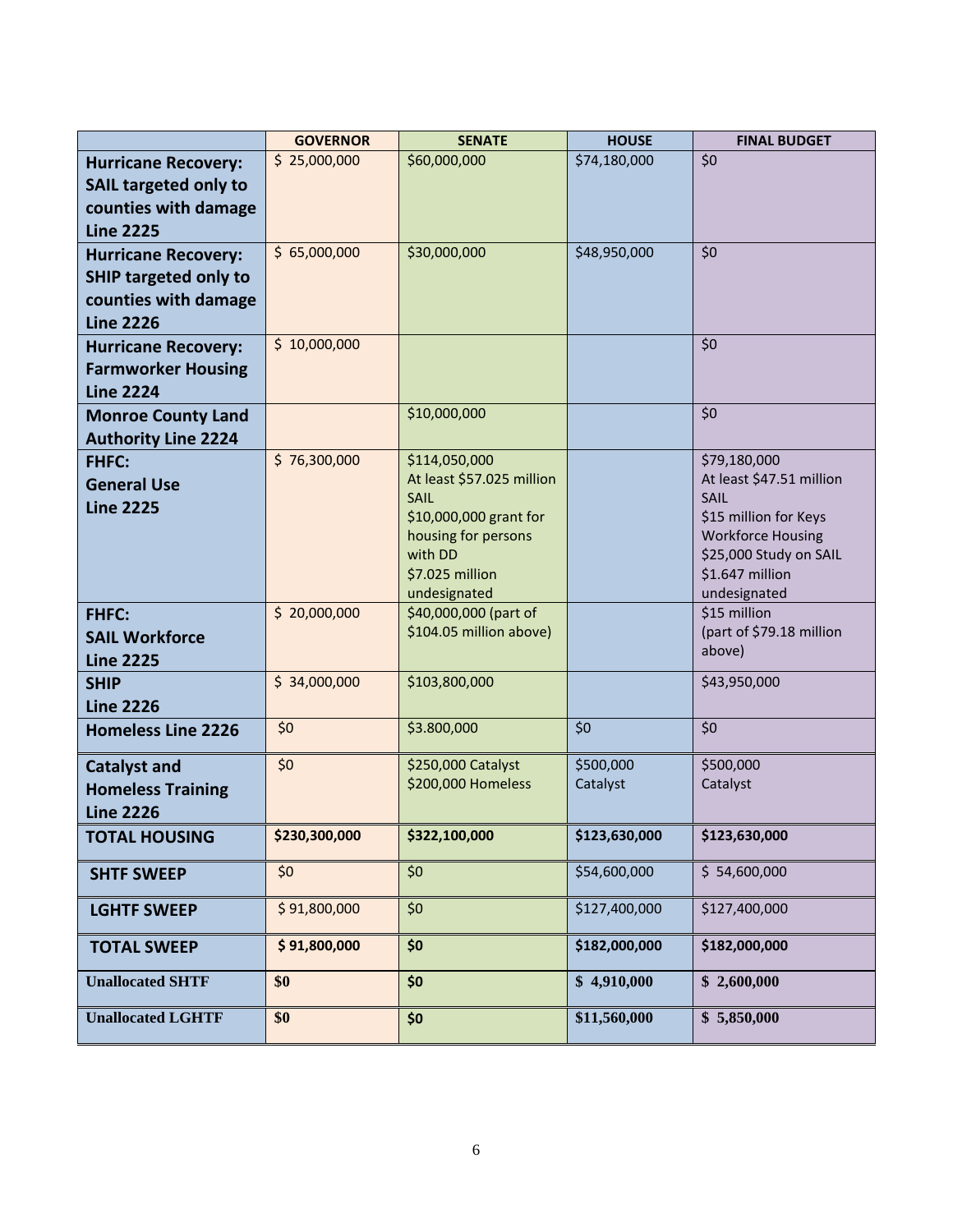The breakout of FHFC funding:

- FHFC Funding Total: \$79.18 million
- At least \$47.51 million for SAIL
- \$15 million for Keys Workforce
- \$15 million for SAIL Workforce
- \$25,000 for study of early SAIL repayments-- **Vetoed**
- \$1.647 million undesignated– FHFC Board will allocate

| <b>Additional Homeless Funding</b>                                                                                |             |           |                                                     |                      |  |  |
|-------------------------------------------------------------------------------------------------------------------|-------------|-----------|-----------------------------------------------------|----------------------|--|--|
| Item                                                                                                              | Amount      | Line Item | Source                                              | Agency               |  |  |
| <b>Challenge Grants</b>                                                                                           | \$4,107,206 | 345       | Grants & Donations<br>TF                            | <b>DCF</b>           |  |  |
| <b>Federal Emergency Shelter Grant</b><br>Program                                                                 | \$7,803,393 | 346       | Federal Grants TF &<br><b>Welfare Transition TF</b> | <b>DCF</b>           |  |  |
| Homeless Housing Assistance<br><b>Grants</b>                                                                      | \$3,590,000 | 347       | <b>GR</b>                                           | <b>DCF</b>           |  |  |
| Homeless Housing Assistance<br><b>Grants Proviso: National Veterans</b><br>Homeless Support Housing<br>Assistance | \$150,000   | 347       | <b>GR</b><br>Senate Form 2193                       | <b>DCF</b>           |  |  |
| Homeless Housing Assistance<br><b>Grants Proviso: Transition House-</b><br><b>Bradford County</b>                 | \$300,000   | 347       | <b>GR</b><br>HB 3283                                | <b>DCF</b>           |  |  |
| Homeless Housing Assistance<br>Grants Proviso: Citrus Health<br><b>Network</b>                                    | \$140,800   | 347       | <b>GR</b><br>HB 3343                                | <b>DCF</b>           |  |  |
| Miami-Dade County Homeless<br>Trust                                                                               | \$250,000   | 372       | <b>GR</b><br>Senate Form 2351                       | <b>DCF</b>           |  |  |
| <b>Five Star Veterans Center Homeless</b><br>Housing & Reintegration Project                                      | \$150,000   | 577A      | <b>GR</b><br>Senate Form 1775                       | Veteran's<br>Affairs |  |  |

| <b>Other Projects</b>       |             |       |                            |            |  |  |
|-----------------------------|-------------|-------|----------------------------|------------|--|--|
| Item                        | Amount      | Line  | Source                     | Agency     |  |  |
|                             |             | Item  |                            |            |  |  |
| <b>Habitat for Humanity</b> | \$276,783   | 2233A | Senate Special             | <b>DEO</b> |  |  |
| Neighborhood                |             |       | <b>Employment Security</b> |            |  |  |
| Infrastructure              |             |       | <b>Administration TF</b>   |            |  |  |
|                             |             |       | Form 1892                  |            |  |  |
| Building Homes for          | \$1,000,000 | 2216  | <b>GR</b>                  | <b>DEO</b> |  |  |
| <b>Heroes</b>               |             |       | Senate Form 2100           |            |  |  |
| Casa Familia Housing        | \$250,000   | 2216  | Senate Special             | <b>DEO</b> |  |  |
| for Adults with             |             |       | <b>Employment Security</b> |            |  |  |
| Intellectual and DD         |             |       | <b>Administration TF</b>   |            |  |  |
|                             |             |       | Senate Form 1421           |            |  |  |
| City of Hialeah Elderly     | \$2,100,000 | 2216  | Special Employment         | <b>DEO</b> |  |  |
| <b>Housing Building</b>     |             |       | Security Administration TF |            |  |  |
| Improvements                |             |       | Senate Form 1868           |            |  |  |

8. Senator Passidomo (R-Naples) and Representative Shaw (D-Tampa) filed bills (SB 874 and HB 191) which would prohibit use of monies in the Housing Trust Funds for non-housing activities. The legislation was passed in one committee in the Senate and was never heard in the House—both effectively killed by legislative leadership.